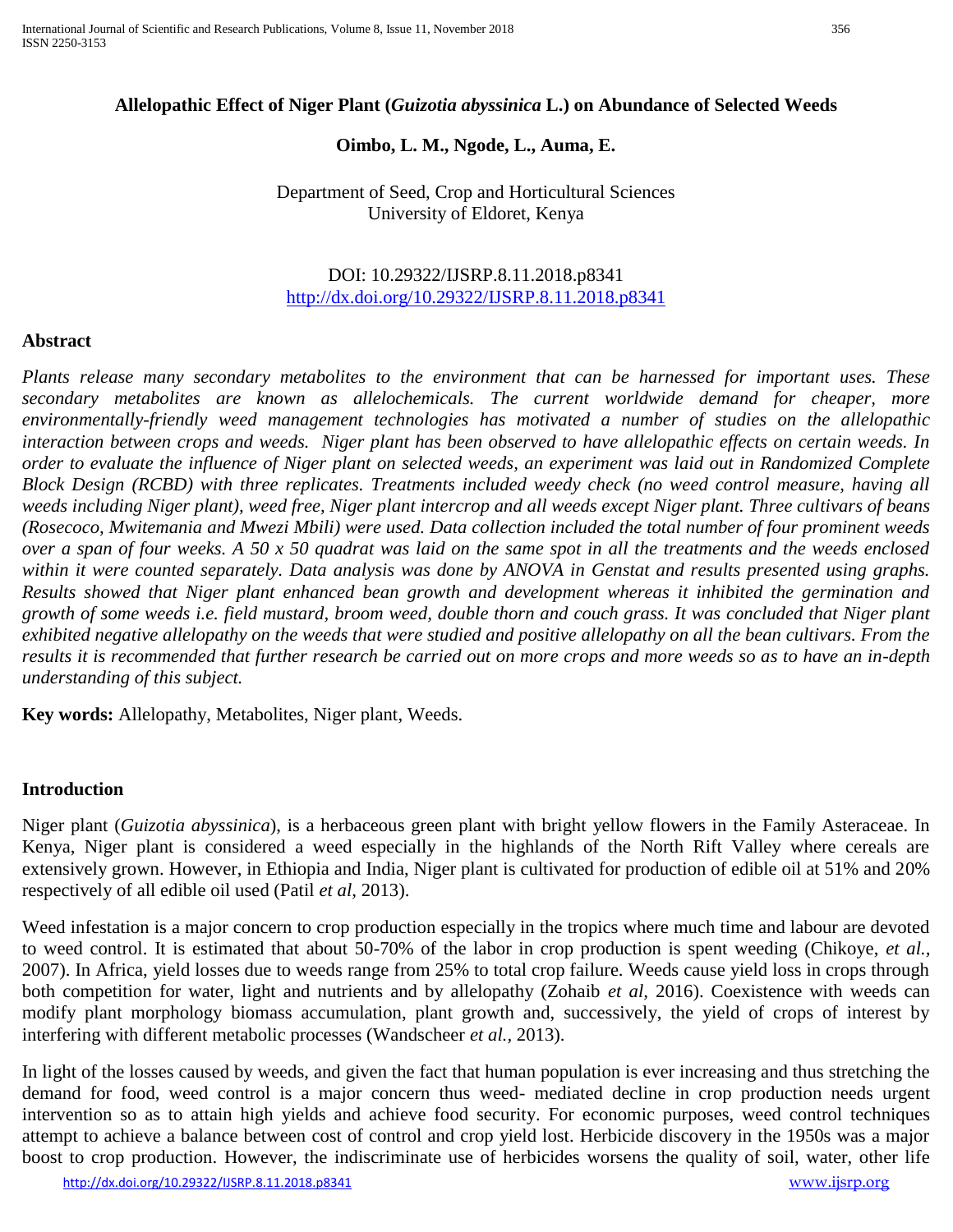support systems, human health and food coupled with herbicide resistance. As a result of the increasing awareness of the adverse toxicological effects of synthetic herbicides, one of the recent trends in weed management is to reduce heavy reliance on synthetic herbicides and to move towards low input sustainable agriculture (LISA) (Nikneshan *et al.,* 2014). One of the promising alternatives to herbicide use is allelopathy.

Allelopathy is a phenomenon of growth interference of one plant on another through the release of chemicals from another plant into the environment (Inderjit & Callaway 2003). The chemicals released are known as allelochemicals. Plants with allelopathic potential help to reduce weed intensity, and hence improve crop productivity when intercropped with other plants (Saudy, 2015). The allelochemicals, also known as secondary metabolites, are liberated from plants and affect the germination and growth of recipient plants (Asaduzzaman *et al.,* 2013). According to Gallandt *et al.,* (1999), allelochemicals affect weed dynamics by reducing and delaying seed germination and establishment, in addition to suppressing individual plant growth resulting in an overall decline in the density and vigor of the weed community. Allelopathy can be exploited for weed suppression, and can thus be helpful in reducing reliance on herbicides (Weston *et al.,* 2013).

Allelochemicals released by plants include phenolics, flavonoids or terpenoids (Macías *et al.,* 2007). Wise exploitation of allelopathy in cropping systems may be an effective, economical and natural method of weed management, and a substitute for heavy use of herbicides. Allelochemicals usually have a mode of action different from synthetic herbicides, being more easily and rapidly degradable owing to a shorter half-life with comparatively fewer halogen substituents and no unnatural ring structures (Roth *et al.,* 2000). Because of this, allelochemicals have low or no toxicity to animals, have different sites of action and degrade faster in the environment (Cloyd, 2004). To exert effect on the recipient plants, allelochemicals may influence vital physiological processes such as respiration, photosynthesis, cell division and elongation, membrane fluidity, protein biosynthesis and activity of many enzymes, and may also affect tissue water regime (Field *et al.,* 2006).

Plants in the family Asteracea have been noted to be highly allelopathic. It has been observed that, Niger plant, a plant in this family, is a good precursor for cereals, pulses and oil seeds, because crops following Niger plant in a rotation have less weed infestation (Adarsh *et al.,* 2014) implying that the previous crop of Niger plant exudes some chemicals into the rhizosphere that affect growth of other plants. Niger plant also contributes to conservation of soil health and land rehabilitation because of its mycorrhizal relationship and its potential as a bio-fertilizer.

Even with the ongoing advances in research on allelopathy, the knowledge gap is still vast. The effect of Niger plant secondary metabolites on crops has not been studied to combine its effects on both crops and weeds. This study was therefore carried out to determine the weed suppressive ability of Niger plant in the field. There is a need to expand on the knowledge of interference mechanisms of Niger plant in order to better understand its success as a weed, and to seek ways to harness its success in improving crop production.

# **Materials and methods**

# **Study site**

Field experiments were conducted at the University of Eldoret Research farm for two seasons from September – December 2017 and December – February, 2018. The area lies at an altitude of 2100 m above sea level and a longitude of 35 $^{\circ}$  18' E and 0 $^{\circ}$  30' N latitude. Rainfall is relatively high at 730 mm with an annual temperature range between 9.5 $^{\circ}$  C and  $23.5^{\circ}$  C respectively.

# **Experimental treatment, design and plot lay out**

The experiment involved growing three cultivars of beans (Rose coco, Mwitemenia and Mwezi Mbili) under four different weed regimes. The weed regimes included a weedy treatment (W) where there were all weeds including Niger plant, a treatment with only Niger plant growing amongst the beans (NP), weed free treatment, (WF) and a treatment that had all weeds growing except Niger plant (All – N.P). A weedy treatment was achieved by letting all the weeds, including Niger plant, that could germinate to grow together with the beans for the entire period. In a Niger plant intercrop treatment, all weeds were removed except Niger plant which was allowed to grow with the beans. Since the Niger plant germinated on its own, its distribution did not follow any pattern. Weed free treatments had all the weeds removed as soon as they were spotted. In treatments with all weeds except Niger plant, only Niger plant was weeded out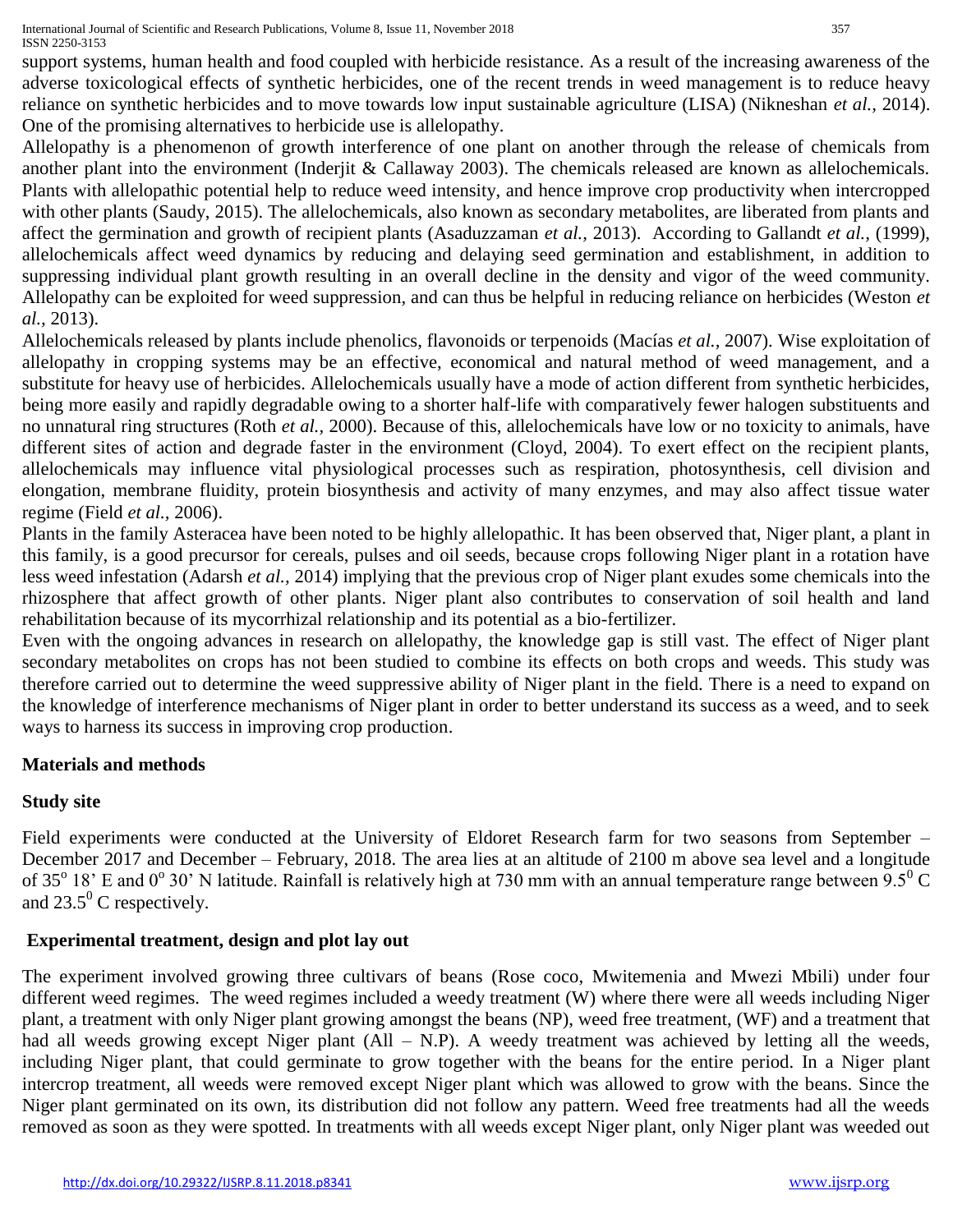International Journal of Scientific and Research Publications, Volume 8, Issue 11, November 2018 358 ISSN 2250-3153

leaving all the other weeds to grow with beans. Hand weeding was done by uprooting by. The experiment was a 3x4 factorial arranged in Randomized Complete Block Design (RCBD) and replicated three times.

### **Establishment of field experiment and management**

The field was dug to a fine tilth targeting 15 cm of the top soil. Animal manure was broadcast on the soil surface until planting time when it was incorporated into the soil. Following the pre-planned design the field was marked ready for planting. Three cultivars of beans were planted at a uniform spacing of 15 cm by 10 cm. Pest control begun two weeks after planting and was done by use of synthetic insecticides sprayed every week. Foliar feed was sprayed once just before flowering. Weed control was done according to the specific treatments required per plot.

#### **Parameters measured**

Data were collected on the abundance of selected weeds which were the most dominant and evenly distributed in the field. A 50 x 50 cm quadrat was laid at the center of each plot the specific weeds within the quadrat counted. This was done for four consecutive weeks. The quadrat was laid on the same spot each time. The weeds on which data were collected include Field mustard (*Brassica rapa*), Broom weed (*Gutierrezia sarothrae*), Double thorn (*Oxygonum sinuatum*) and Couch grass (*Cynodon dactylon*). The data collected were subjected to analysis of variance (ANOVA) using Genstat version 14 and means separated by Duncan's Multiple Range Test (DMRT) at 5% level of probability.

#### **Results and discussion**

#### **Effect of Niger plant on abundance of Wild mustard**

Results of the study showed that in season 1, there were significant differences between the two weed regimes from which data was collected on the abundance of wild mustard (Fig. 1). In the course of the four-week period through which data was collected, amongst the specific weed regimes, there were variations in weed abundance though the variations were not statistically significant. In all weeds except Niger plant regime, weed abundance started at 84 in week 1, rose to 88 in week 2 before falling back to 84 in week 3. In week 4, the weed abundance was 80. In weedy regime, week 1 had 76 weeds which rose to 80 in week 2 before settling at 76 in both week 3 and 4.

The significant differences shown between the two weed regimes can be attributed to the effect of Niger plant. From the results, it is clear that all weeds except Niger plant regime had higher abundance of Wild mustard than the abundance in weedy regime. This can be because in weedy regime, the presence of Niger plant suppresses the germination and growth of wild mustard. In all weeds except Niger plant regime, there was no Niger plant effect thus higher abundance of Wild mustard. El- Rokiek *et al*., (2010) in their study illustrated that mango leaves induced significant reduction in the growth of mother tubers in purple nut sedge. Growth inhibition in weeds recorded by many allelopathic plants is in response to accumulation of phenolic compounds indicating allelopathic stress (El-Rokiek, 2007).

In season 2, there were no significant differences in the first three weeks. Significant differences were noted in week four where all weeds except Niger plant regime was significantly higher than in weedy regime. This can be attributed to the accumulating effect of the Niger plant allelopathy in the soil to levels that were injurious to other weeds. Sisodia and Siddiqui (2010) conducted a study on the allelopathic effects of *Croton bonplandianum* on germination and seedling growth and concluded that effect was found to increase with increasing concentrations of different aqueous extracts.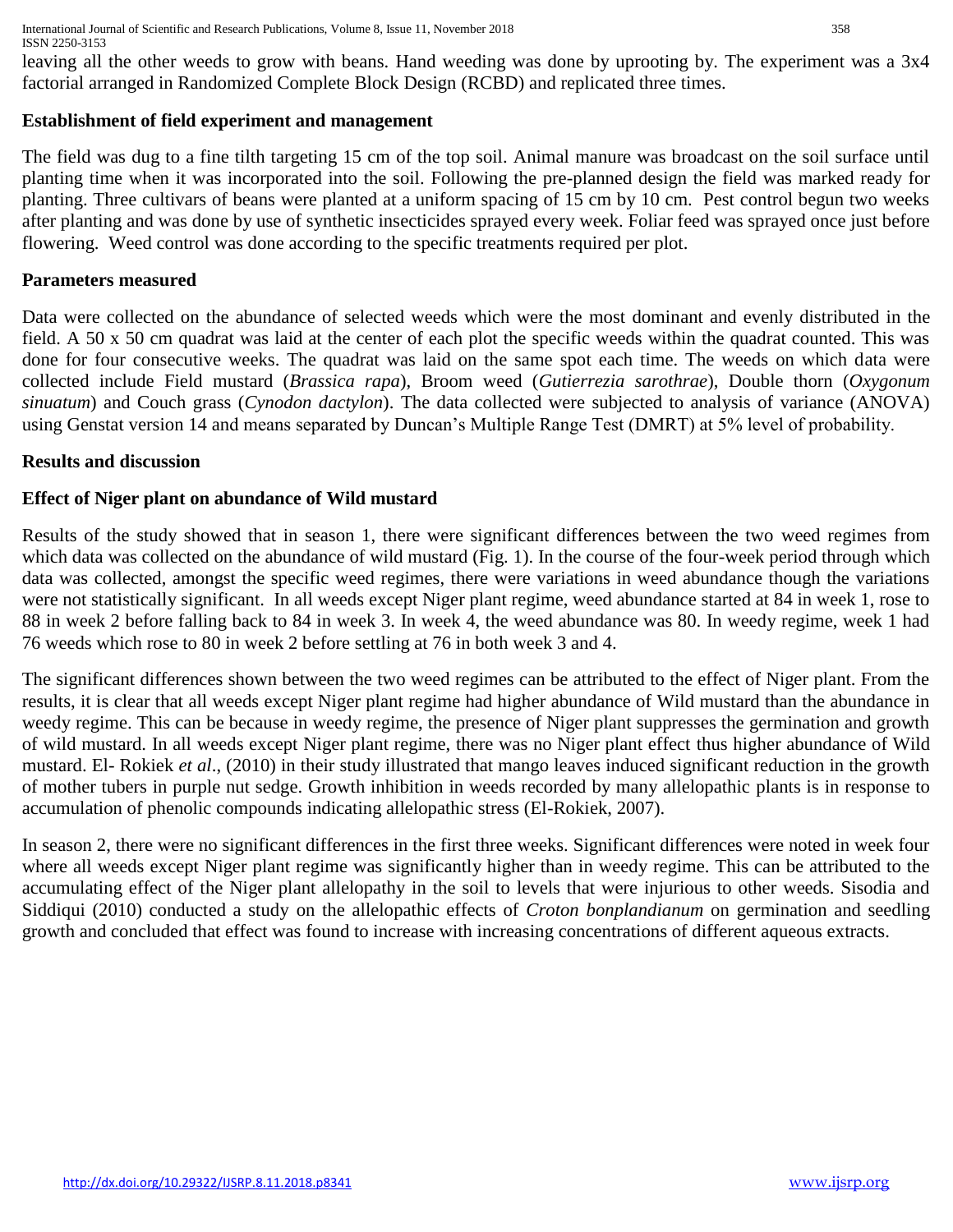

Figure 1: Effect of Niger plant on abundance of Wild mustard

# **Effect of Niger plant on abundance of Broom weed**

The results of the study shown in Figure 5 below revealed that there were significant differences between the two weed regimes in all the four weeks of season 1 and the first week of season 2. Season 1 had high weed abundance in all weeds except Niger plant regime and this can also be due to the absence of Niger plant in the immediate vicinity to exert allelopathic effects. Presence of Niger plant in the weedy regime may have led to the introduction of allelochemicals to the soil that suppressed weed germination and growth. These results are in agreement with Ejaz *et al.,* (2015), who found out that allelopathic chemicals in Tobacco and Eucalyptus significantly suppressed weeds by reducing weed density.

In season 2, there was lower abundance of Broom weed in week 1 than in week 2. This observation may have been due to delayed germination occasioned by Niger plant allelochemicals in the soil. A study by Herro & Callaway (2003) showed in some plant species, allelochemicals cause delayed germination and reduction in in seedling growth. Since the Broom weed delayed to germinate, the seedlings may have faced stiff competition for resources from the already established ones. This may have led to the reduction in the number of Broom weed observed in week 3 and 4.



Figure 2: Effect of Niger plant on abundance of Broom weed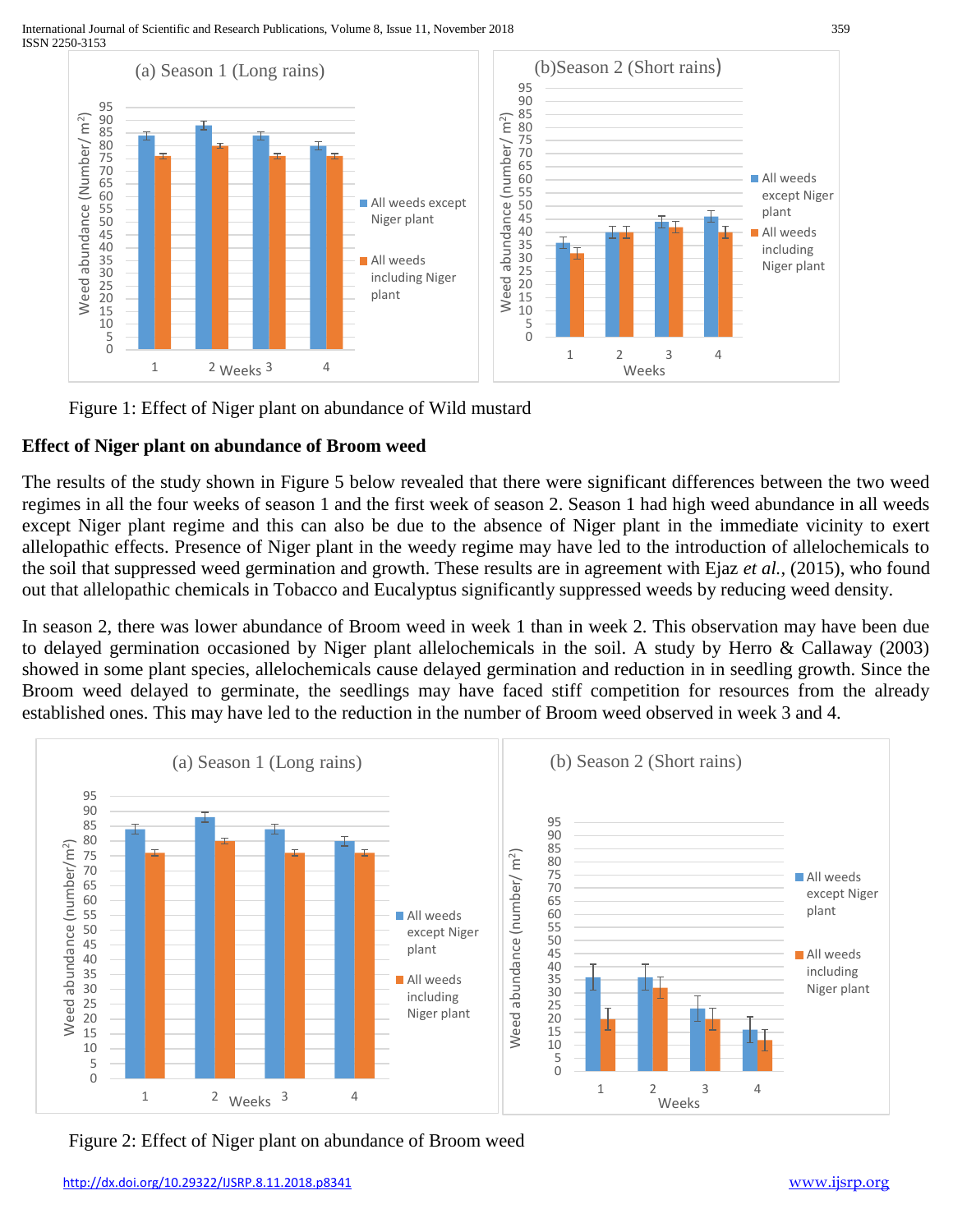# **Effect of Niger plant on abundance of Double thorn**

In double thorn, there were significant differences in season 1. In season 2, significant differences were in week one. There was low germination percentage in weedy regime in season 1. High abundance was recorded in season 2 but the newly emerged seedlings could not survive. This led to numbers decreasing sharply from week 2 to week 4. In all weeds except Niger plant regime, germination was high and the number was maintained to the second week when sharp increases were noticed. Low germination percentage could be as a result of enzyme and hormone interference in the receiver plants. Turk and Tawaha (2003), studying the allelopathic effect of black mustard (*Brassica nigra*) on germination and seedling growth of wild oat (*Avena fatua*) observed that protease enzyme activity was suppressed causing reduced water uptake which led to poor seed germination thus low stand count.

The sharp decrease in double thorn abundance can be attributed to a low threshold to allelochemicals. A study by Hussein (2014), revealed that different plants differ in their allelochemical threshold thus some are affected more by the same concentration of allelochemicals than others.



Figure 3: Effect of Niger plant on abundance of Double thorn

# **Effect of Niger plant on abundance of Couch grass**

Couch grass abundance in season 1 showed significant differences in week 1 and 2 (Fig. 4). In week 1, there was a higher number of emerged weeds in all weeds except Niger plant regime. The number of sprouted weeds reduced in week 2 through withering and death. A few more weeds sprouted in week 3 but the number reduced in week 4. The dynamics observed can be partly attributed to allelopathy and competition. Chon *et al.,* (2006) attributed the highly allelopathic herbicidal potential of some plant extracts to the presence of allelopathic substances for example coumarin, benzoic acid and cinnamic acid. This is in agreement with a study by Kumbhar *et al.,* (2016) which concluded that Niger plant, just like other members of the Asteraceae family, has many different kinds of allelochemicals, chief among them being phenolics. It was also seen that weeds that emerged later that the second week do not survive but rather wither and die off. This can be attributed to the direct effect of competition for space to take foot on and also competition for nutrients and water given that the newly germinated seedlings are not competitive enough in acquiring these resources.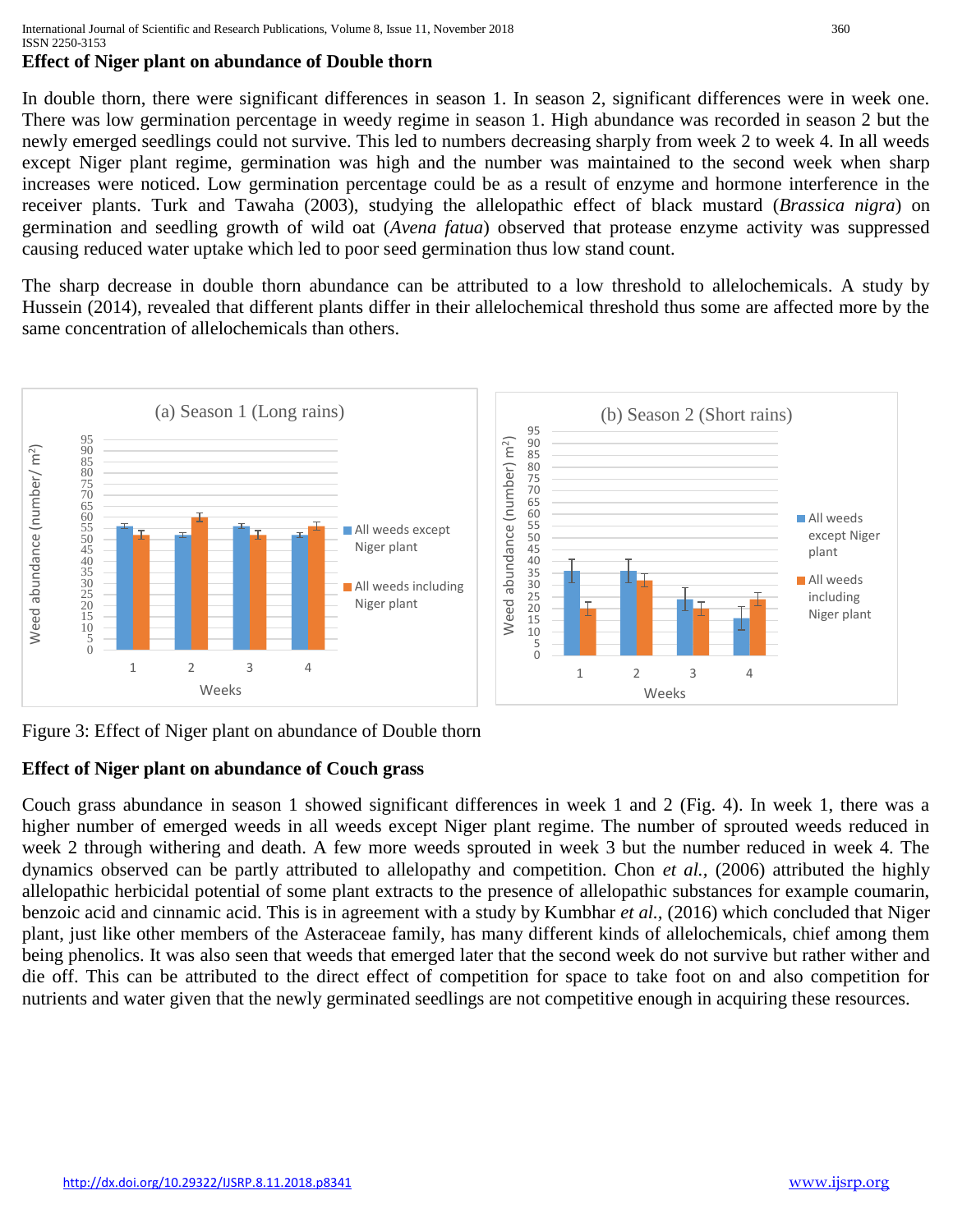

Figure 4: Effect of Niger plant on abundance of Couch grass

## **Conclusions and recommendations**

### **Conclusion**

Niger plant exhibited negative allelopathy on the weeds that were studied i.e. field mustard, broom weed, double thorn and couch grass.

## **Recommendations**

- Further research should be carried out for means on how Niger plant secondary metabolites can be extracted.
- A wide study should be done on more weeds so as to widen the understanding on the effectiveness of Niger plant in suppressing weeds.

## **References**

Adarsh, V. M, Ajay, K. P., Kavitha, D., Anurag, K. B. (2014): Anti-denaturation and antioxidant activities of *Annona cherimola* in vitro. *International Journal of Pharmacology and Biological Science.* 2:1–6. Asaduzzaman, M., Mondal, M. F., Ban, T. and Asao, T. (2013): Selection of ideal succeeding crops after asparagus, taro and beans replanting field in seedling growth bioassay. *Allelopathy Journal*. 32, 1-22.

Chikoye D, Ellis-Jones J. RichesC., Kanyomeka L. (2007): Weed Management in Africa: experiences, challenges and opportunities. *XVI International Plant Congress.* 10: 652 - 653.

Chon, S. U., Jennings, J. A. and Nelson, C.J. (2006): Alfalfa (*Medicago sativa* L.) autotoxicity: Current status. *Allelopathy Journal*. 18: 57–80.

Cloyd, R. (2004): Natural instincts: Are natural insecticides safer and better than conventional insecticides? *American Nurseryman* 200: 41.

Ejaz, A. K., Abdul, A. K., Muhammad, M. and Ghazanfarullah, A. (2015): Effects of allelopathic chemicals extracted from various plant leaves on weed control and wheat crop productivity. *Pakistan Journal of Botany*. 47(2): 735-740.

EL-Rokiek, K. G., EL-Masry, R. R., Messiha, N. K. and Ahmed, S. A. (2010): The allelopathic effect of mango leaves on the growth and propagative capacity of purple nutsedge (*Cyperus rotundus* L.). *Journal of Science.* 6(9): 151-159. El-Rokiek Kowthar, G. (2007): Evaluating the physiological influence of benzoic and cinnamic acids, alone or in combination on wheat and some infested weeds comparing with the herbicide isoproturon. *Annals of Agricultural Science*. 52 (1): 45-58.